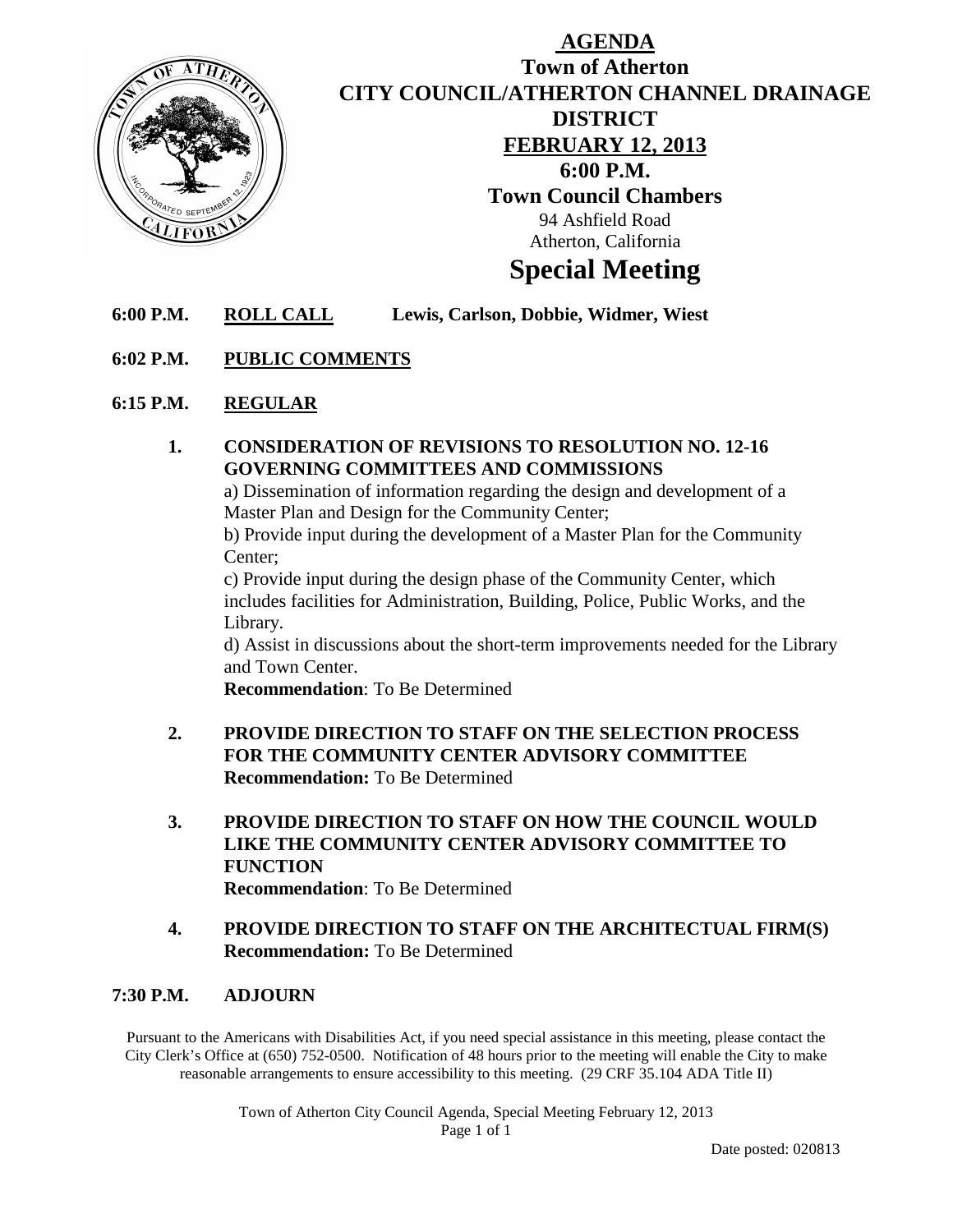**Item No. 1**



# **Town of Atherton**

## **CITY COUNCIL STAFF REPORT**

**TO: HONORABLE MAYOR AND CITY COUNCIL**

**FROM: GEORGE RODERICKS, CITY MANAGER**

**DATE: FEBRUARY 12, 2013**

### **SUBJECT: MANAGER'S REPORT - COMMUNITY CENTER PROJECT CONSIDERATION OF REVISIONS TO RESOLUTION NO. 12-16 GOVERNING COMMITTEES AND COMMISSIONS**

### **RECOMMENDATION**

Provide direction where needed and consider the adoption of revisions to Resolution 12-16.

## **BACKGROUND**

At the January 2013 City Council meeting, the Council directed that staff return with amendments to Resolution 12-16 to disband the Town Center Task Force and the Atherton Library Building Steering Committee.

Staff was also directed to return the Resolution to the Council to create the Community Center Advisory Committee and include as part of its task, assisting with the development of a Master Plan for the Town Center/Library ("Community Center"). In order to formally create the new Committee and appoint members, the Council must adopt a Resolution forming the Committee and establishing the Committee's Charter.

Following the establishment of the Committee, staff will notify residents about the Committee and begin recruitment for volunteers to serve on the Committee with a March 5 closing date for applications. Appointments will scheduled for Council approval at the March 20 City Council meeting and Committee meetings will begin as soon as conveniently possible thereafter.

## **ANALYSIS**

Part of this evening's Agenda is the creation of a Charter for the Community Center Advisory Committee (CCAC). It is expected that the CCAC will be a fundamental part of the Community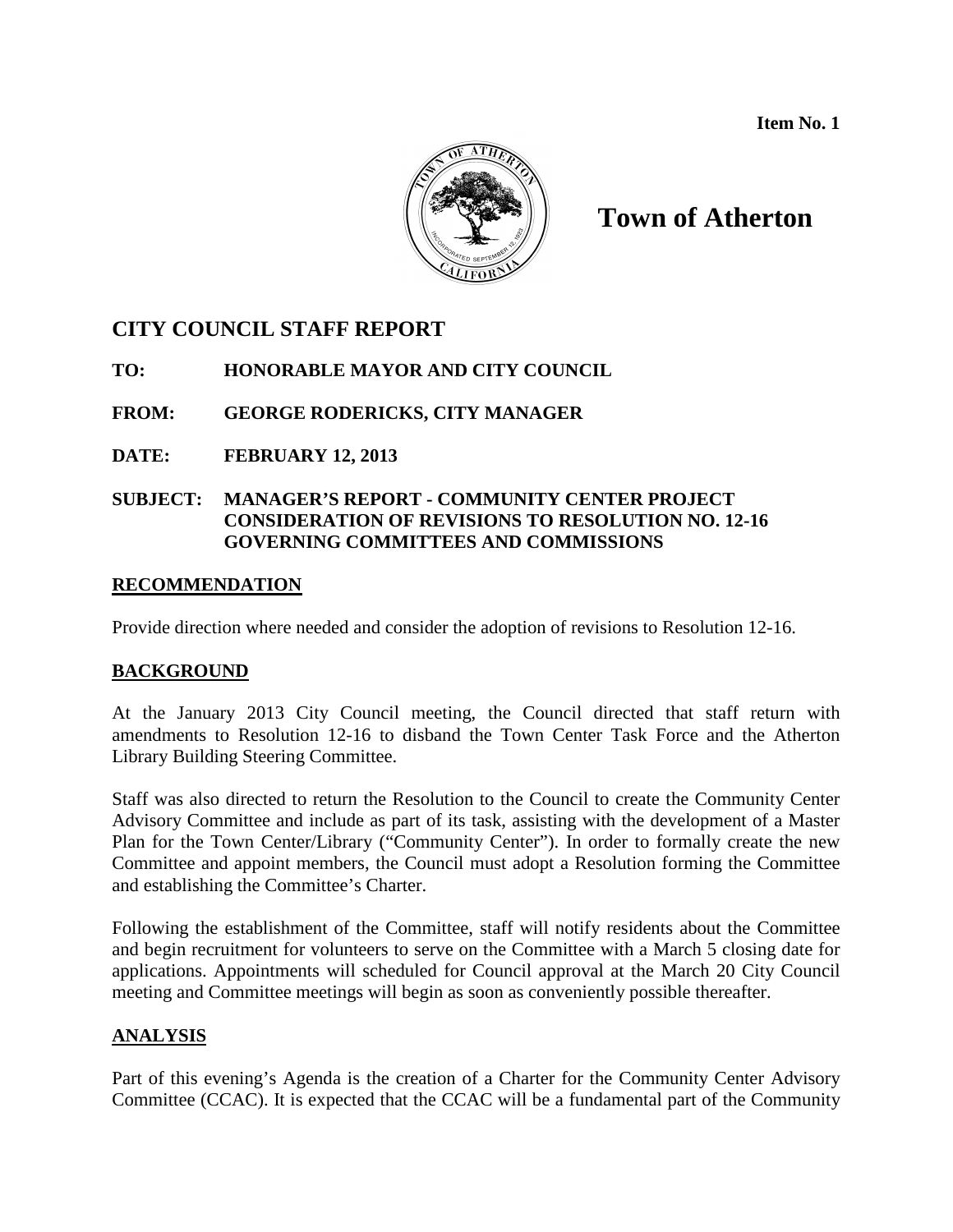Manager's Report – Community Center Project February 12, 2013 Page 2 of 4

Center project. The CCAC will work with staff and with input from Town residents assist in the development of a Master Plan for the Community Center, which includes facilities for Town Administration, the Police Department, Public Works Department, Building and Planning Departments, Council Chambers, the Atherton Library, community meeting rooms and outdoor spaces. The CCAC will play a key role in involving the residents of Atherton in key decisions, gathering broad public input, and assisting with the vision for the Community Center.

Prior to the election in 2012, the Library and Town Center projects were moving independently with independent data gathering and architect involvement. The Atherton Library Building Steering Committee completed a Needs Assessment and completed a recruitment and selection process for an architect. The Town Center Task Force also completed a review of Town Center facilities and completed a selection process for its architect. However, after the election it became important to consider the Atherton Library as part of the Town Center complex with an overall Master Plan for the area. Neither architect has a Master Plan within their scope of work. The Master Plan will be an important component to the success of the project.

This evening, in addition to the creation of the CCAC and establishment of its charter, the Council is asked to provide direction to staff on the following issues:

### **1) Identify a committee size and confirm the proposed selection process for CCAC members.**

The Council should consider a manageable committee size. The larger the committee the more difficult it may be to maintain a quorum for regular meetings. However, the smaller a committee the more difficult it may be to establish smaller, ad hoc committees for special activities or research. Staff recommends a committee of 7 to 9 plus two City Council members with membership that represents a diverse segment of the Atherton community (demographically, geographically, and skills/expertise/interest).

Staff proposes that the Town begin advertising for committee membership on February 13 and send a letter to residents advising them of the Community Center project, soliciting their interest in serving on the CCAC, and advising them to look to the Town website for updates and more information. The recruitment will be held open until March 5 at which time a subcommittee of the City Council (theoretically the two Council appointed members) can review membership applications if there are more than 12 applicants. The full Council should appoint members to the CCAC at the March 20 City Council meeting. Meetings can begin immediately thereafter.

In an effort to educate the community about the project and expectations of serving as a member of the CCAC staff recommends that the two Council-appointed members host an "Open House" to bring awareness to the project, educate the prospective applicants about the history of the projects and work to date, advise applicants about the time commitment and project path, and invite applicants on a tour of the existing Library and Town Center facilities.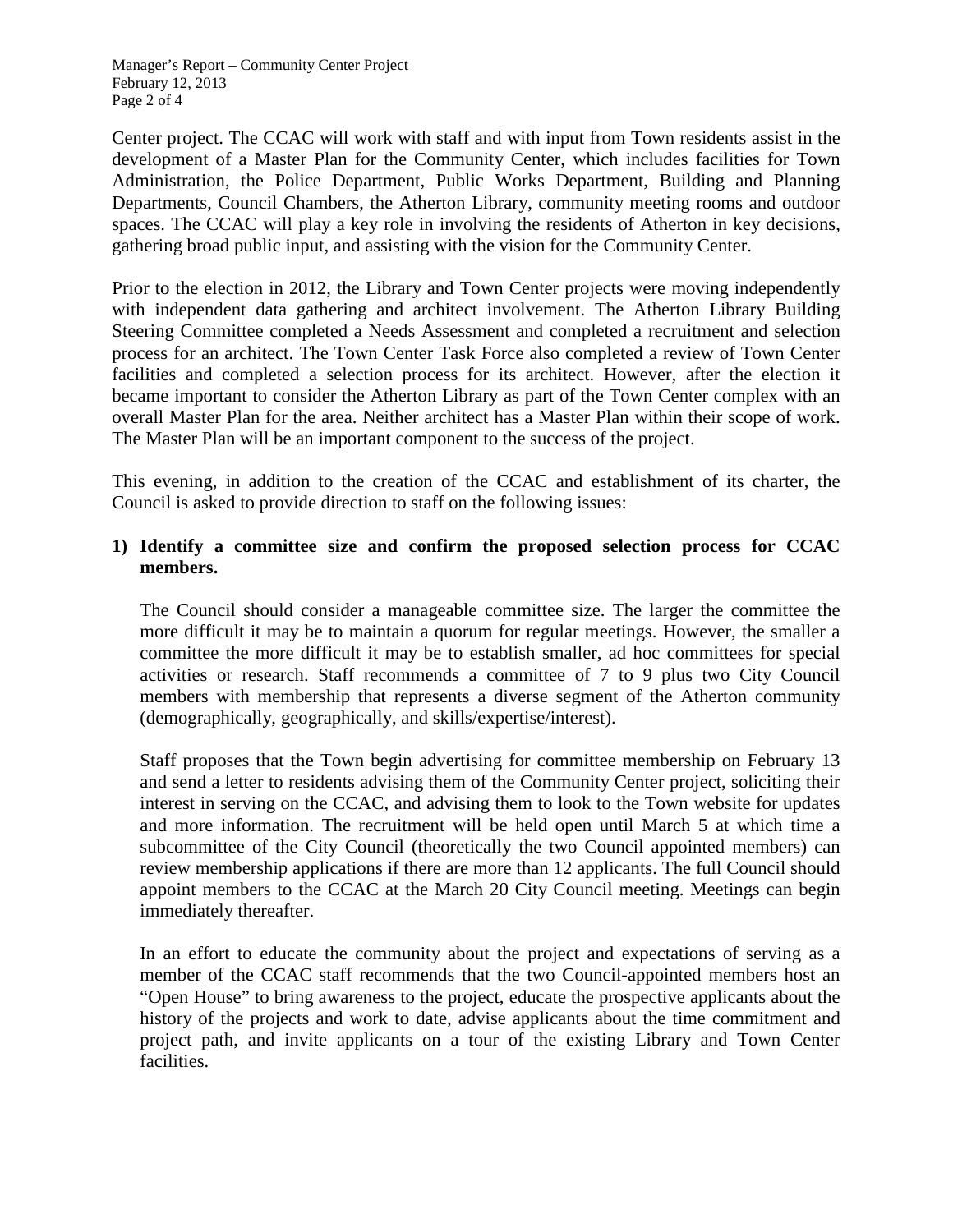Manager's Report – Community Center Project February 12, 2013 Page 3 of 4

Staff liaisons and leads to the project are the City Manager George Rodericks, Police Chief Ed Flint, Community Services Director Mike Kashiwagi, and City Engineer Gordon Siebert. Staff hopes that the project (and all construction) will be completed within 3 years and will endeavor to keep the project moving along that timeline. As with any project of this scope, the project will include all necessary public hearings, permitting, environmental review, and regulatory processing.

### **Provide direction to staff on the size of the Community Center Advisory Committee and the selection process proposed.**

### **2) Discuss options for how you would like the committee to function.**

The Council should discuss and provide direction to staff on how you would like the CCAC to function. For example, it is anticipated that the primary goal of the Committee is to engage the community to solicit feedback and opinion on needs and design and provide recommendations to staff and the City Council for consideration. However, the CCAC can solicit this feedback using workshops or forums or alternatively, the CCAC can form Subcommittees to investigate the various project components and provide feedback to the full committee.

Staff will assist the CCAC by providing expertise, assisting with scheduling, developing a framework for community feedback, administrative support and general guidance. For example, at appropriate phases of the project staff will work with the CCAC to identify areas that need community input, such as defining services and service expectations, addressing the impact of high-speed rail, and architectural design of the project. Development of a Master Plan will require significant community feedback in areas such as circulation, pedestrian flow, and needs.

### **Provide direction to staff on how you would like the Committee to function.**

### **3) Provide direction to staff on the architectural firms and process.**

As has been mentioned, both the Atherton Library Building Steering Committee and the Town Center Task Force selected architects that have done work on their respective initial project scopes. However, with the change in project scope and the inclusion of the Master Plan, the project's scope of work has been significantly changed. Neither architectural firm has considered the project with the new scope of work.

While both the Atherton Library Building Steering Committee and Town Center Task Force used different processes to select their architects the City Council can choose to use one, both, or neither. If the Council choses to use both architects, one architect would serve as the lead for the project (likely the Town Center Architect as this would be the bulk of the project). Alternatively, the Council could choose to use a singular architect or neither. If the Council chooses neither, a formal Request for Proposal would need to be followed to select a new architect.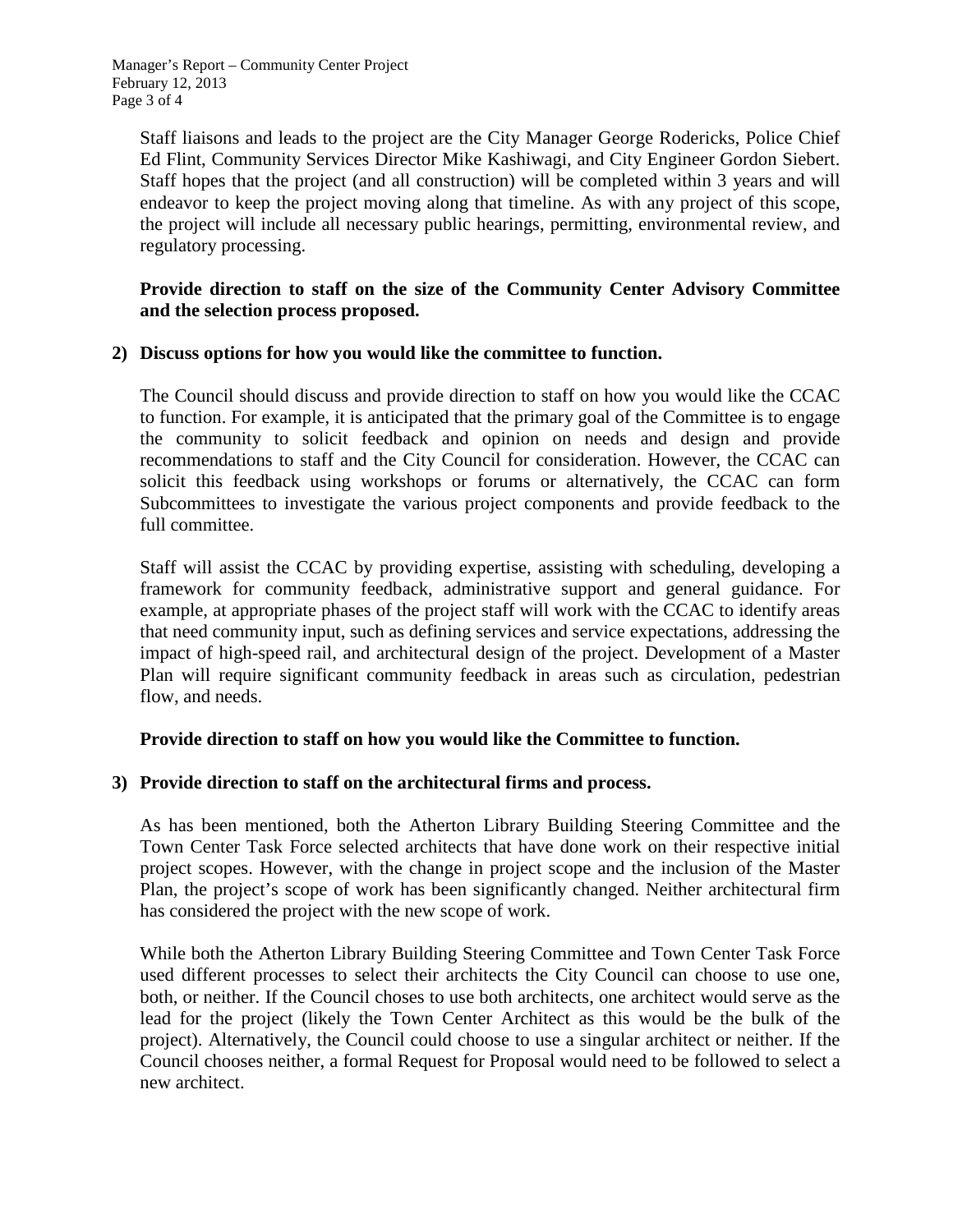Manager's Report – Community Center Project February 12, 2013 Page 4 of 4

With respect to the Master Plan component of the project, whatever architect is selected for the project (new or existing) a Master Plan would need to be completed. The architectural firm could use their own in-house staff to complete the Master Plan if they have the expertise, contract out for the expertise, or have the Town contract out for an independent contractor to complete the Plan. All firms would be required to work together through a staff project lead.

**Provide direction to staff on whether to use one, both, or none of the existing architectural firms.**

### **FISCAL IMPACT**

None.

### **ATTACHMENTS**

Staff Report – Consideration of Revisions to Resolution No. 12-16 Governing Committees and Commissions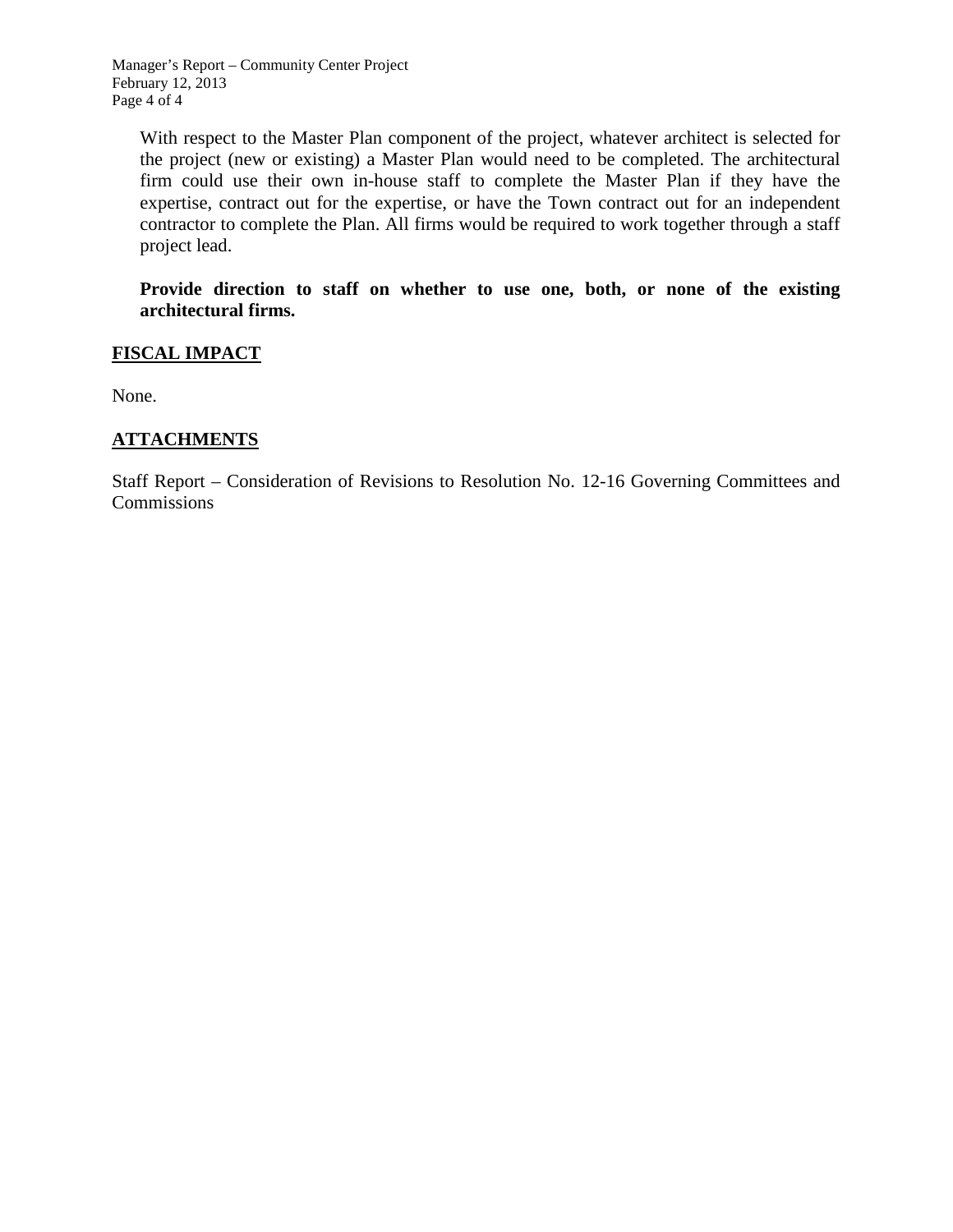

Town of Atherton

## CITY COUNCIL STAFF REPORT

TO: HONORABLE MAYOR AND CITY COUNCIL

FROM: GEORGE RODERICKS, CITY MANAGER

DATE: FEBRUARY 12, 2013

SUBJECT: CONSIDERATION OF REVISIONS TO RESOLUTION NO. 12-16 GOVERNING COMMITTEES AND COMMISSIONS

## **RECOMMENDATION**:

Adopt revisions to Resolution No. 12-16 governing Committees and Commissions.

### **BACKGROUND**

Following the November 2012 election, both the Library Building Committee and Town Center Task Force recognized that given the vote of the electorate, the library expansion project could become a part of the town center. Both groups suggested that the City Council step back and evaluate the possibility of reconstituting the committees into a hybrid committee to address the needs of both the library expansion and the town center. The Committees suggested that the City Council could consider a master plan approach to designing the town center inclusive of a library.

Council, at their January meeting, directed staff to formally disband the Town Center and Library Committees, and process the formation of a Community Center Advisory Committee. In order to solicit membership staff requests Council approve a charter for the Community Center Advisory Committee (CCAC). Below are staff suggestions for a charter:

### **Community Center Advisory Committee**

The Community Center Advisory Committee (CCAC) shall have the following powers and duties:

a. Assist staff in the development of a master planning process to determine the key issues that need to be addressed by the community as well as a process for keeping the community at large informed and involved.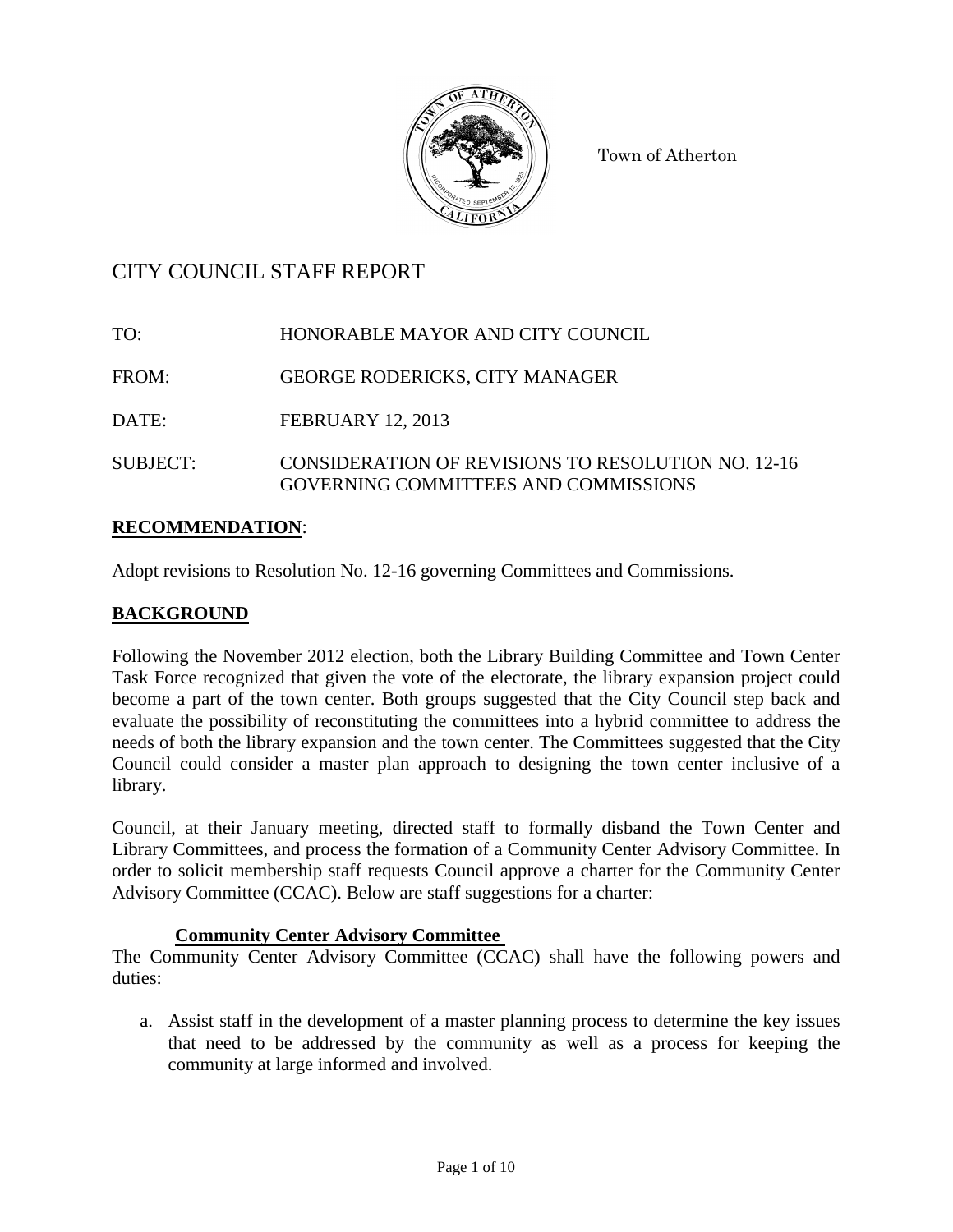- b. Work with staff to solicit feedback through tools such as surveys, community gatherings, and workshops to disseminate information regarding the key issues and questions involved in the development of a Master Plan for the proposed new Community Center.
- c. Engage in public outreach to solicit substantive feedback and opinions on the Master Plan and the Community Center project and provide Council with a summary of findings for consideration. Support staff with updates for the Town website and periodic updates for residents.
- d. The CCAC may form Ad Hoc Subcommittees and/or host community workshops to involve a broader base of residents for the purposes of information gathering on specific issues, thus creating more community involvement and more in-depth visioning.
- e. Once the Council adopts a Master Plan, the CCAC will continue to work with staff to coordinate public outreach and collect resident input during the design phase of the Community Center project.
- f. Assist in discussion about the short-term improvements needed for the Library and Town Center facilities.

The Community Center Advisory Committee consists of up to XX members including two Council members. The Committee is setup for specific purposes listed above and when the purposes are accomplished the Committee will disband. The Community Center Project consists of the Town's Administrative Offices, Police Department, Public Works, Building and Planning Departments, Council Chambers, Library, community meeting rooms and associated outdoor facilities. The Committee meets on an as needed basis typically in the Council Chambers or the Town Administrative Conference Room.

### *City Council will need to decide on how many resident members they prefer sit on the CCAC.*

Following approval of the revisions, staff will advertise a recruitment beginning on Wednesday, February 13. Staff will accept applications until Friday March  $5<sup>th</sup>$  at noon. Appointments will be made at the March City Council meeting. Staff intends to hold the first CCAC meeting as soon as conveniently possible thereafter.

In the event the Town receives more than 12 applicant's staff recommends setting up an ad-hoc screening committee consisting of two Council Members to help reduce the number of applications taken to the entire City Council. This would help moderate the amount of time spent on the dais at the March City Council meeting when interviewing applicants, discussing applications, and voting for members.

Staff has revised the committee/commission application to provide Council with a better understanding of each applicant's background and qualifications. The new application has been provided as an attachment.

In addition to the changes above, the attached resolution no. 12-16 includes elimination of the Atherton Library Steering Committee, and the Town Center Task Force.

## Attachments: Resolution 12-16 (revised) Revised Committee/Commission Application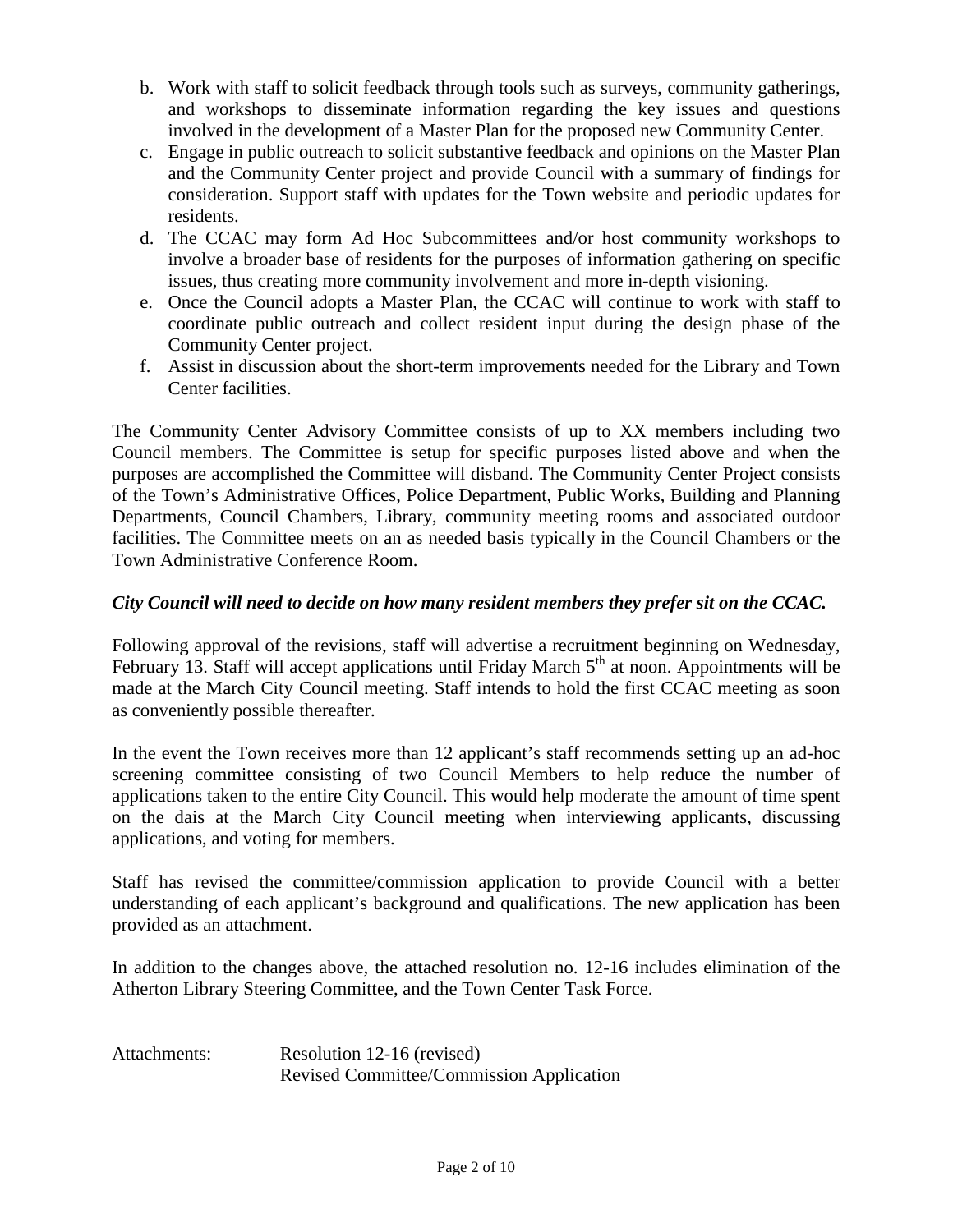## **RESOLUTION 12-16**

## **A Resolution of the City Council of the Town of Atherton Establishing and Governing Town Committees and Commissions**

Revised August 15, 2012 February 20, 2013

The City Council of the Town of Atherton hereby resolves as follows:

### **Section 1.** Establishment of Committees.

The following committees and commissions are established for the Town of Atherton:

- 1. Arts Committee
- 2. Audit/Finance Committee
- 3. Community Center Advisory Committee
- 4. Environmental Programs Committee
- 5. Park and Recreation Commission
- 6. Rail Committee
- 7. Transportation Committee

#### **Section 2.** Committee and Commission Principles and Rules of Procedure

Principles: All committees and commissions shall follow the City Council Rules of Procedure, the Atherton Municipal Code and the provisions of the California Open Public Meeting Law (Brown Act).

The responsibility and accountability for all work necessary to efficiently and cost effectively carry out the advisory functions of each committee/commission shall rest exclusively with the Chairman or Council Member assigned to the committee.

A Town Department is assigned to each Committee. Each Department Manager is responsible for providing the necessary staff (in the most cost effective manner) to prepare for, and attend committee/commission meetings. This includes but is not limited to creating an agenda and agenda packet, taking minutes and conducting follow up from meetings.

Agenda Preparation: The agenda shall be prepared in accordance with the following guidelines. One of the following methods may be applied for placing an item on a Committee/Commission agenda:

- 1. Council: A majority vote of the Council may direct staff to add an item to a Committee or Commission agenda.
- 2. City Manager: The City Manager may receive requests for agenda items from the public, staff, a committee member or a Council Member. The City Manager will review the request with the Committee Chair. The City Manager shall have sole discretion to refer the Committee request to place an item on an agenda to the City Council at the next available meeting.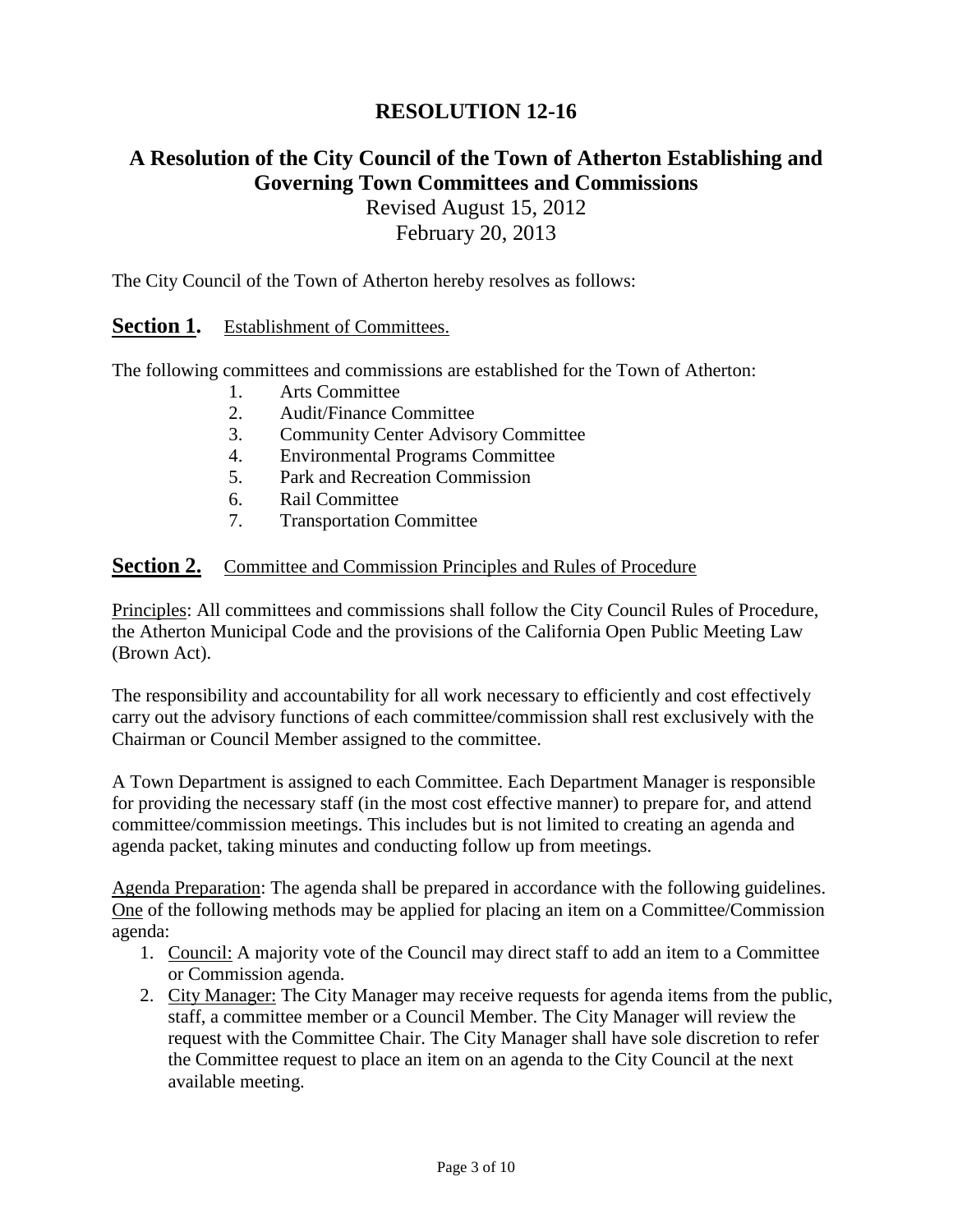- 3. Staff and Committees: There may be a need for agenda items which may arise out of committee meeting discussion, and are requested and agreed on by a majority of the Committee; or created from staff follow up of previous meetings. The City Manager shall place the item on the Council agenda within the next two regular meetings. If it is going to take longer, staff shall acknowledge that to the Committee Chair.
- 4. Colleagues' Memorandum: If at least two committee members prepare a colleagues' memo, the City Manager shall place the item on the Committee's agenda under the Future Agenda Items Section. A colleague's memo is a written request, no more than two pages in length, presenting an item to be added to the following Agenda. The item can be added to the next Agenda by a majority vote of the Committee.

The City Clerk has overall responsibility for posting committee/commission agendas.

Advocate: Members of committees and commissions are encouraged to advocate positions to the City Council on matters under the purview of their committee or commission. Otherwise, no committee or commission or any of its members shall represent itself or themselves as speaking on behalf of the Town, City Council, and/or committee or commission without prior approval of the City Council. Statements of previously approved City Council policy may be made without additional City Council approval. When there is a question a committee/commission member shall consult the City Attorney for advice. Members of committees or commissions may attend meetings of other committees or commissions and the City Council; however, members shall not present opinions of their own committee or commission at such meeting unless the position is previously approved by their committee. A quorum of a committee or commission may attend such a meeting, but they may not discuss among themselves Town business, including making comments that would amount to a discussion of the matter under consideration by a quorum of their own committee or commission.

Educational Materials: Committees and commissions may provide approved educational materials to the public regarding the functions and actions of the committee or commission, but shall not engage in advocating to the public any particular position which is contrary to City Council policy. Any educational materials sent to the public shall be approved by the City Manager, and shall follow the Towns procurement process. It shall be the City Manager's discretion on whether or not the educational materials need Council approval beforehand.

Meetings: Changes in the dates or time of meetings from the established schedule may be made by majority vote of the committee or commission

Minutes: All committees and commissions shall prepare action minutes. *Action* minutes shall be presented to the City Clerk within 7 days following the meeting or as soon as feasible if there is a reason not to produce them within that timeframe. Finalized minutes should be sent electronically to the City Clerk for posting, *after* the Committee has approved them. The City Clerk will share appropriate information received from the minutes with the City Manager and City Council.

Reports: An annual report shall be created and approved by the Committee and provided to the City Manager, City Clerk and City Council of committee and commission activities for the preceding year.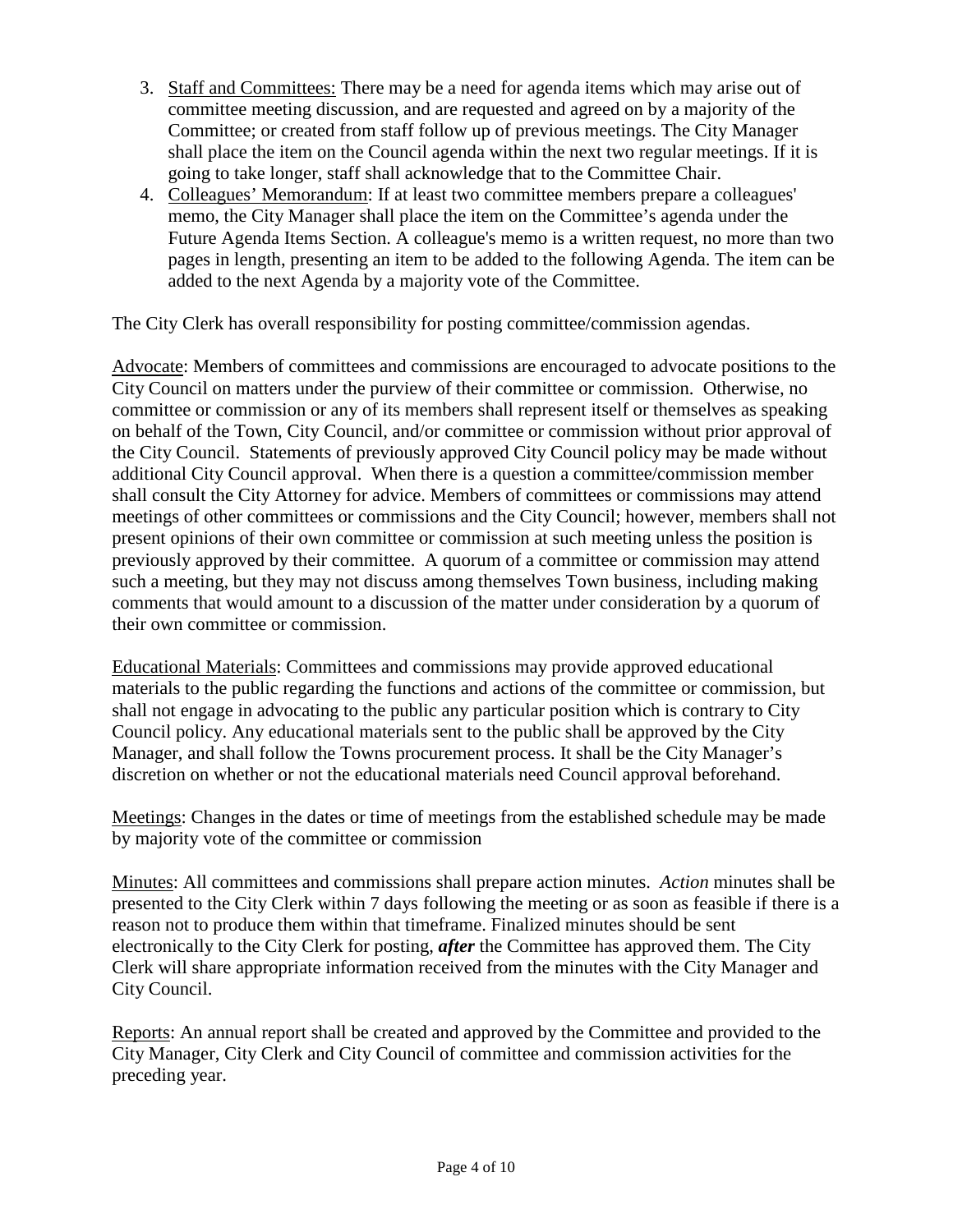Special Meetings: The Chair or a majority of the Committee may call a special meeting at any time in accordance with the Brown Act.

Website: Any website created by a Committee must be approved by the City Manager and monitored by the appropriate staff in terms of discourse. Websites need to be developed in accordance with the "advocate" section of this resolution.

## **Section 3:** Appointment of Voting Members to Committees and Commissions.

Appointment: Members other than City Council Members shall be appointed following recruitment process set forth by the City Clerk and approved by the City Council. All appointed members shall be registered voters in the Town. Members shall serve at the pleasure of the City Council, or until the expiration of their terms set out below. Vacancies in any committee or commission arising from any reason, including expiration of term, shall be filled by temporary appointment of the City Council, or by annual recruitment. The Committee Chairperson or staff assigned shall notify the City Clerk of resignations and vacancies. Each Committee which cannot fill at least 50% of its seats shall be postponed until the Town can recruit at least a quorum (50%+1). During that time, Council shall continually recruit qualified individuals and town staff shall continue to advertise periodically.

Term expiration dates shall end on June  $30<sup>th</sup>$ . Appointed committee/commission members shall serve no more than two full consecutive terms on the committee or commission to which they are appointed. A member may be reappointed to the committee or commission following a minimum two (2) year hiatus. However, if a seat is vacant and no one applies, City Council may grant an exemption.

City Council representatives and any alternates on committees are selected by the Mayor and approved by the City Council to serve a one (1) year term. Alternates will participate on committees in the absence of the appointed Council Members.

Members who intend to be absent from a meeting shall alert the chairperson and/or staff person assigned. The Chairperson shall state during the meeting, under roll call whether the member is excused (notification was given) or absent (no notification was given). Unexcused absences of members, other than City Council Members, from two or more consecutively scheduled meetings shall result in the automatic vacation of the member's office. The staff person assigned to the Committee shall work with the Chairperson to alert the City Clerk of consecutive absences. The City Clerk shall alert the City Manager who shall decide how to inform City Council. City Council has the authority to override this rule based on the information received.

Chairperson and Staff: Each committee or commission shall have a Chairperson. The Committee shall select its Chair on an annual basis in February. The Department assigned to the committee shall have the authority to appoint staff member(s) to serve Town committees and commissions. Any requests by a committee or commission for staff work, information, or assistance from Town staff shall be made to the City Manager.

## **Section 4:** Funding for Committees and Commissions.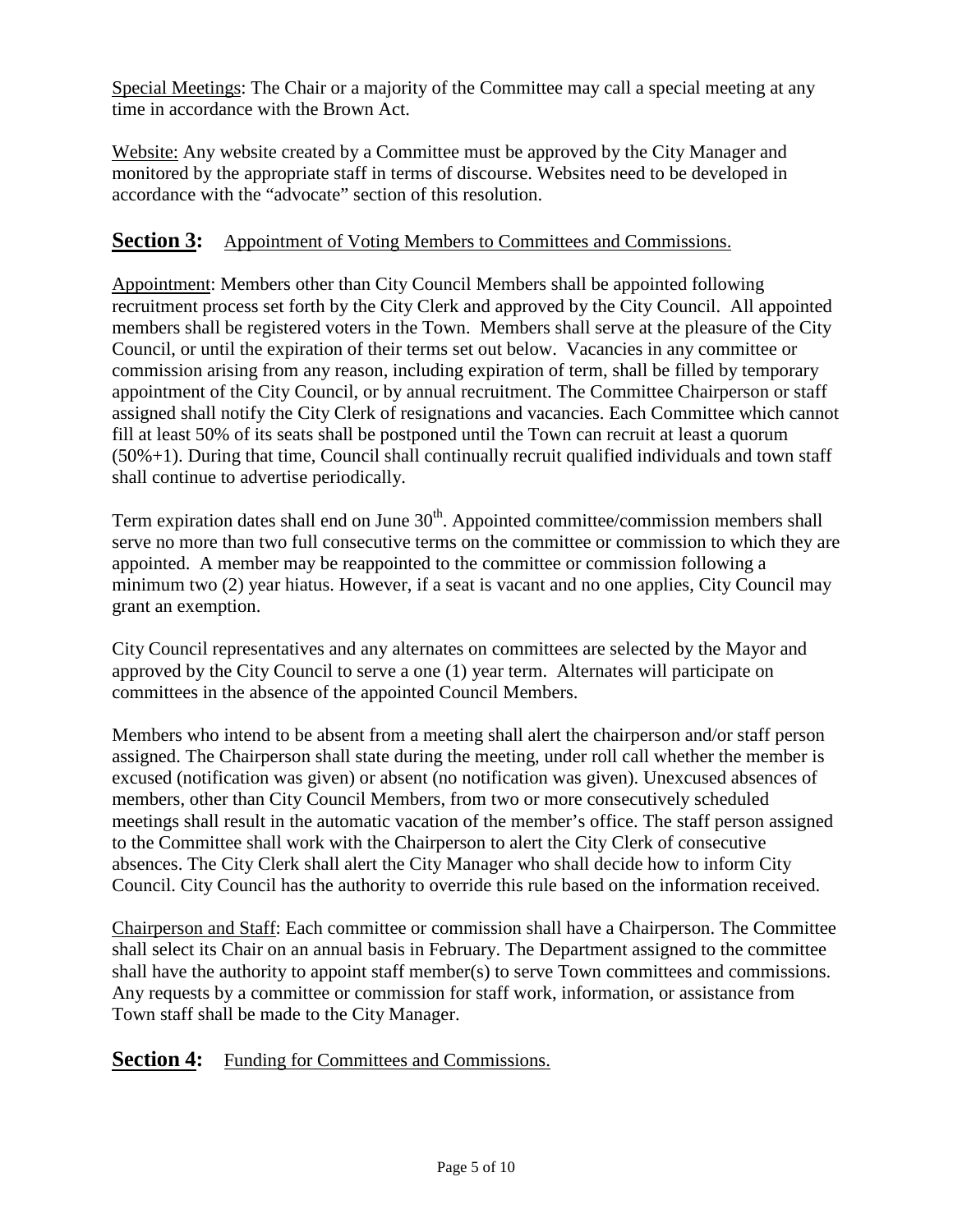In the event funding for committees or commissions is desired, a budget shall be prepared and presented to the City Council for review and approval as part of the Town's regular budget process. The committee/commission shall follow the guidelines set forth by the purchasing policy approved by City Council through Ordinance 595 and any expenditure policies developed and approved by the City Council. No Committee member shall use his or her own personal credit card. For items under \$150 a committee member may request a cash advance and then come back to the Town with itemized receipts. For items over \$150, a committee member shall complete a check request from the Town or have the Town purchase the goods/services.

## **Section 5:** Committees and Commissions Composition, Powers and Duties.

## **1. Arts Committee.**

The Arts Committee shall have the following powers and duties:

Act in an advisory capacity and make recommendations to the City Council upon request in matters regarding art awareness including, without limitation, the following goals and objectives:

- a. Fulfill the requirements of the Rita Corbett-Evans estate;
- b. Develop a unique arts program specific to the needs of Atherton and the surrounding community;
- c. Provide a base and focal point for arts programs in Atherton;
- d. Include a multi-disciplinary range of artistic endeavors including fine, performing, and literary arts as well as crafts.

The Arts Committee consists of up to ten (10) appointed members. The term of office shall be as follows: Five (5) of the members shall be appointed to a four (4) year term and the remaining five members' terms shall be three (3) year terms. Thereafter, each term of office shall be four (4) years. The Committee meets on the  $4<sup>th</sup>$  Tuesday of each month at 1:00 p.m. in the Holbrook-Palmer Park Garden Room unless a special meeting in compliance with the provisions of the Brown Act is called by the committee chair. Periodic meetings will be held in the Council Chambers.

The City Clerk will act as the staff liaison with the Arts Committee to ensure the procedures are properly followed and adhered to.

### **2. Audit/Finance Committee**

The Audit/Finance Committee shall have the following powers and duties:

- a. Act in an advisory capacity and make recommendations to the City Council upon request in all matters pertaining to Town finances;
- b. Consult with the City Manager on matters pertaining to the budget, capital spending plan and the long range financial plan for the Town;
- c. Act in an advisory capacity and make recommendations to the City Council upon request in all matters pertaining to the Town's annual audit;
- d. Provide oversight of the annual audit and present and explain the audit to the City Council with recommendations as to acceptance;
- e. Advise City Council regarding appointment of outside auditors for annual audit;
- f. Review proposed audit scope with outside auditors prior to commencement of annual audit.

The Audit/Finance Committee shall have the following composition and terms: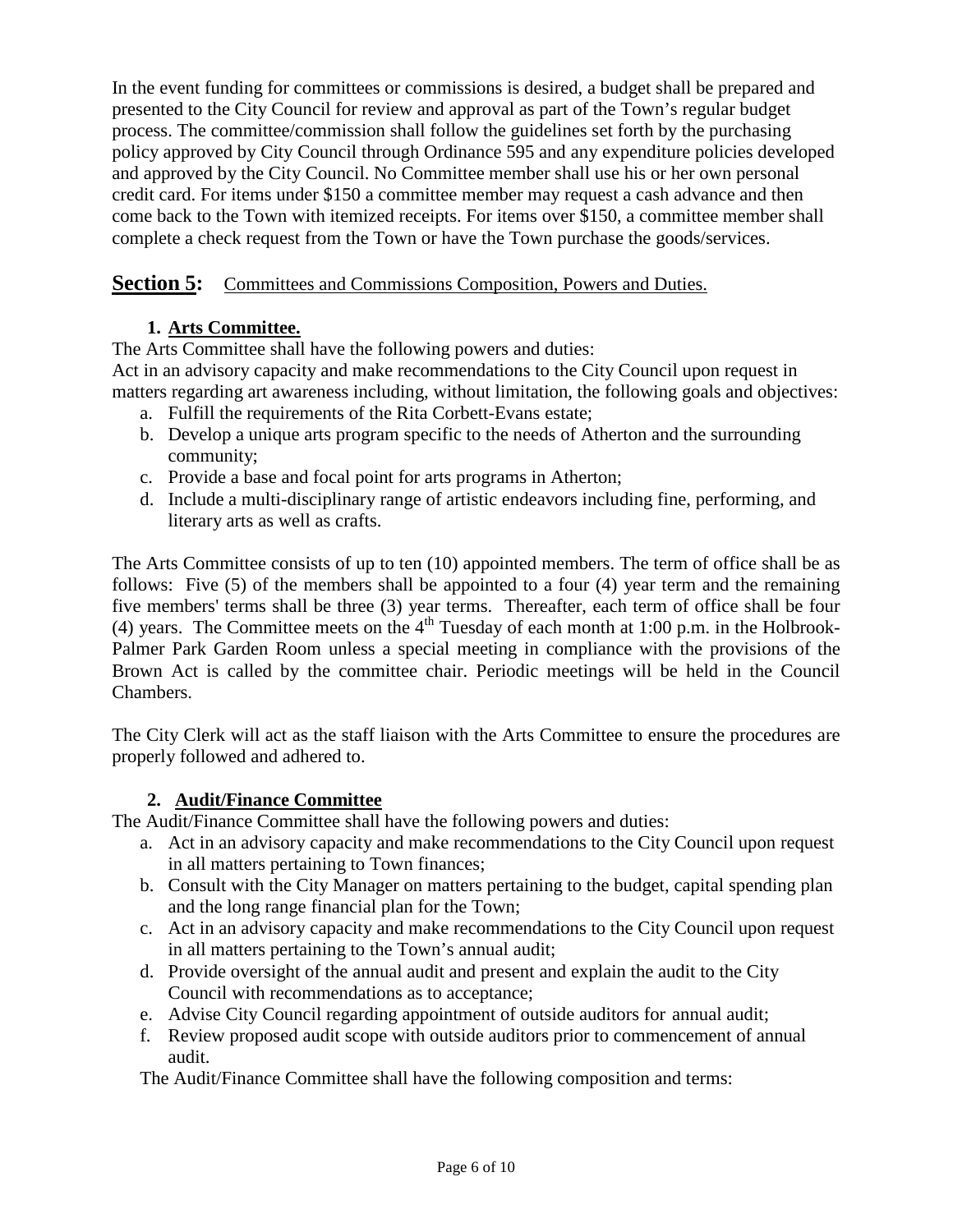Consists of two (2) Council Members and five (5) appointed, qualified resident members. Two terms shall be for one year and three terms shall be for two (2) years. Thereafter terms shall be for two (2) years ending on June 30th. The committee meets on an as needed basis typically in the Council Chambers or the Town Administrative Conference room. Pursuant to Council action on June 20, 2012 the Committee shall establish a regular schedule of meetings.

The Finance Department is assigned overall responsibility of the Audit/Finance Committee.

### **3. Community Center Advisory Committee (CCAC)**

The Community Center Advisory Committee (CCAC) shall have the following powers and duties:

- a. Assist staff in the development of a master planning process to determine the key issues that need to be addressed by the community as well as a process for keeping the community at large informed and involved.
- b. Work with staff to solicit feedback through tools such as surveys, community gatherings, and workshops to disseminate information regarding the key issues and questions involved in the development of a Master Plan for the proposed new Community Center.
- c. Engage in public outreach to solicit substantive feedback and opinions on the Master Plan and the Community Center project and provide Council with a summary of findings for consideration. Support staff with updates for the Town website and periodic updates for residents.
- d. The CCAC may form Ad Hoc Subcommittees and/or host community workshops to involve a broader base of residents for the purposes of information gathering on specific issues, thus creating more community involvement and more in-depth visioning.
- e. Once the Council adopts a Master Plan, the CCAC will continue to work with staff to coordinate public outreach and collect resident input during the design phase of the Community Center project.
- f. Assist in discussion about the short-term improvements needed for the Library and Town Center facilities.

The Community Center Advisory Committee consists of up to XX members including two Council members. The Committee is setup for specific purposes listed above and when the purposes are accomplished the Committee will disband. The Community Center Project consists of the Town's Administrative Offices, Police Department, Public Works, Building and Planning Departments, Council Chambers, Library, community meeting rooms and associated outdoor facilities. The Committee meets on an as needed basis typically in the Council Chambers or the Town Administrative Conference Room.

### **4. Environmental Programs Committee.**

The Environmental Programs Committee shall have the following powers and duties:

- a. Act in an advisory capacity and make recommendations (programmatic and legislative) to the City Council upon request on all matters pertaining to the Town's natural and built environment and the Town's regional role and responsibilities as one of the communities on the San Francisco Bay Peninsula.
- b. Create pro-active community engagement programs for residents, commercial and public enterprises active within the Town's jurisdiction for presentation to and consideration and approval by, the City Council.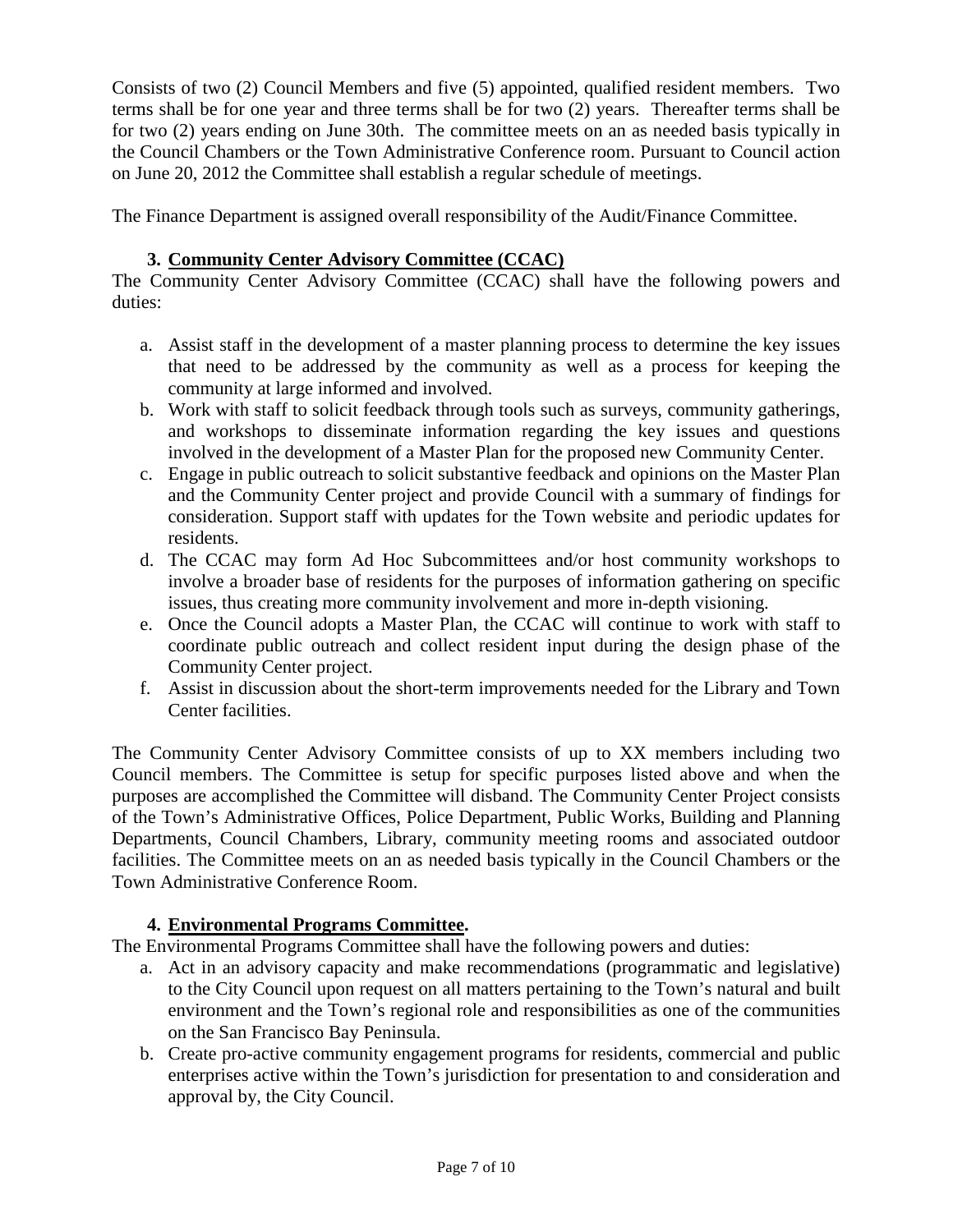The Environmental Programs Committee consists of up to twelve (12) members including two (2) Council Members and ten (10) residents of the Town. The term of office shall be as follows: Appointed members shall be appointed to four-year terms. Thereafter, each term of office shall be four (4) years. The committee meets quarterly on the first Wednesday of the month at 10:00 a.m. in the Conference Room of the Town Administrative Offices unless a special meeting in compliance with the provisions of the Brown Act is called by the committee chair.

The Planning Department is assigned overall responsibility of the Environmental Programs Committee.

### **5. Park and Recreation Commission.**

The Park and Recreation Commission shall have the following powers and duties:

- a. Act in an advisory capacity and make recommendations to the City Council upon request in all matters pertaining to parks and public recreation and to cooperate with other governmental agencies and public and private groups in the advancement of park and recreation planning and programming;
- b. Develop and maintain a master plan for park**s** within the Town and, annually, in the month of April, present a report to the City Council.
- c. Review the annual budget for parks and recreation during the process of its preparation and make recommendations with respect thereto to the City Council. This includes recommendations regarding the setting of fees.The budget should contain estimates and recommendations for such long-term capital outlay projects as may be necessary to provide for orderly development of park and recreation areas, buildings and facilities;
- d. Study and make recommendations on the acquisition and development of recreation areas, activities and facilities such as playgrounds, buildings, parks, open space and other centers of recreation;
- e. Assist Town staff in the planning of recreation programs for the community.

The Park and Recreation Commission consists of seven (7) appointed members. One member shall be a representative of the Holbrook-Palmer Park Foundation. One member shall be a representative of the Atherton Dames. Each of the foregoing representatives shall serve a term of two (2) years. Terms shall be staggered so that the term of office for two (2) members shall be four (4) years, and the term of office for the remaining members shall be four (4) years. Thereafter, each term of office shall be four (4) years. The Park and Recreation Commission meets on the first Wednesday of each month at 6:30 p.m. in Holbrook-Palmer Park unless a special meeting in compliance with the provisions of the Brown Act is called by the committee chair.

The Public Works Department is assigned overall responsibility of the Park & Recreation Commission.

### **6. Rail Committee.**

The Atherton Rail Committee shall have the following powers and duties:

a. Act in an advisory capacity to the City Council on all matters pertaining to High Speed Rail (HSR), the Rail Corridor and Caltrain.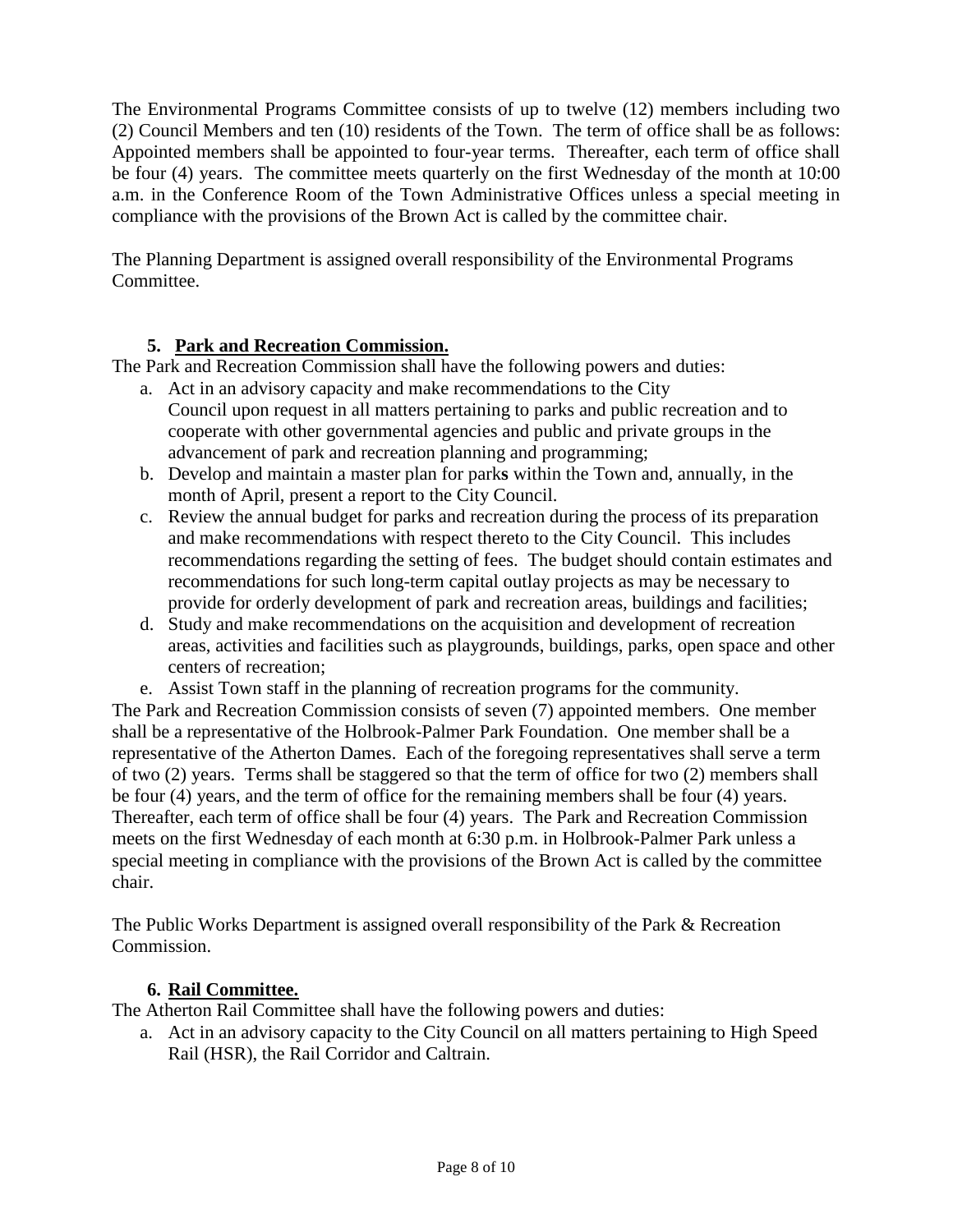- b. With the assistance of appropriate Town staff, research and address specific impacts HSR and other rail infrastructure and services may have on the Rail Corridor and the Town.
- c. Perform active outreach and cooperative efforts with groups and organizations opposing HSR.
- d. Rail Committee members are authorized to act as spokespersons to articulate and advocate the Town's Rail Related Policy Positions as they pertain to rail committee matters to legislatures, HSR and Caltrain board of directors, regional organizations, press and other interested parties.

The Atherton Rail Committee shall have the following composition and terms: Consists of twelve (12) members including two (2) Council Members and up to ten (10) appointed members. There are no term expirations for Rail Committee members. The committee meets on the first Tuesday of every other month at 6:00 p.m. in the Council Chambers. There are no term expirations.

Additionally, by action of approval of this Resolution the City Council approves Exhibit A titled, "Rail Related Policy Positions."

The Public Works Department is assigned overall authority of the Rail Committee.

### **7. Transportation Committee.**

The Transportation Committee shall have the following powers and duties:

a. Act in an advisory capacity and make recommendations to the City Council upon request in all matters pertaining to transportation within the Town.

The Transportation Committee consists of seven (7) members including two (2) Council Members and five (5) appointed members. The term of office shall be four (4) years. The committee meets on the second Tuesday of every other month at 6:00 p.m. in the Council Chambers unless a special meeting in compliance with the provisions of the Brown Act is called by the committee chair.

The Police Department shall have overall responsibility of the Transportation Committee. The Chief of Police will coordinate with the Public Works Department when public works staff is needed.

## **Section 6.** Advice.

Appointed members of committees and commissions are encouraged to seek advice from Town staff when they are uncertain of the foregoing rules.

This Resolution shall be effective immediately upon adoption. All previous resolutions governing Town committees and commissions including Resolution No. 10-13 are hereby superseded and rescinded on June 20, 2012.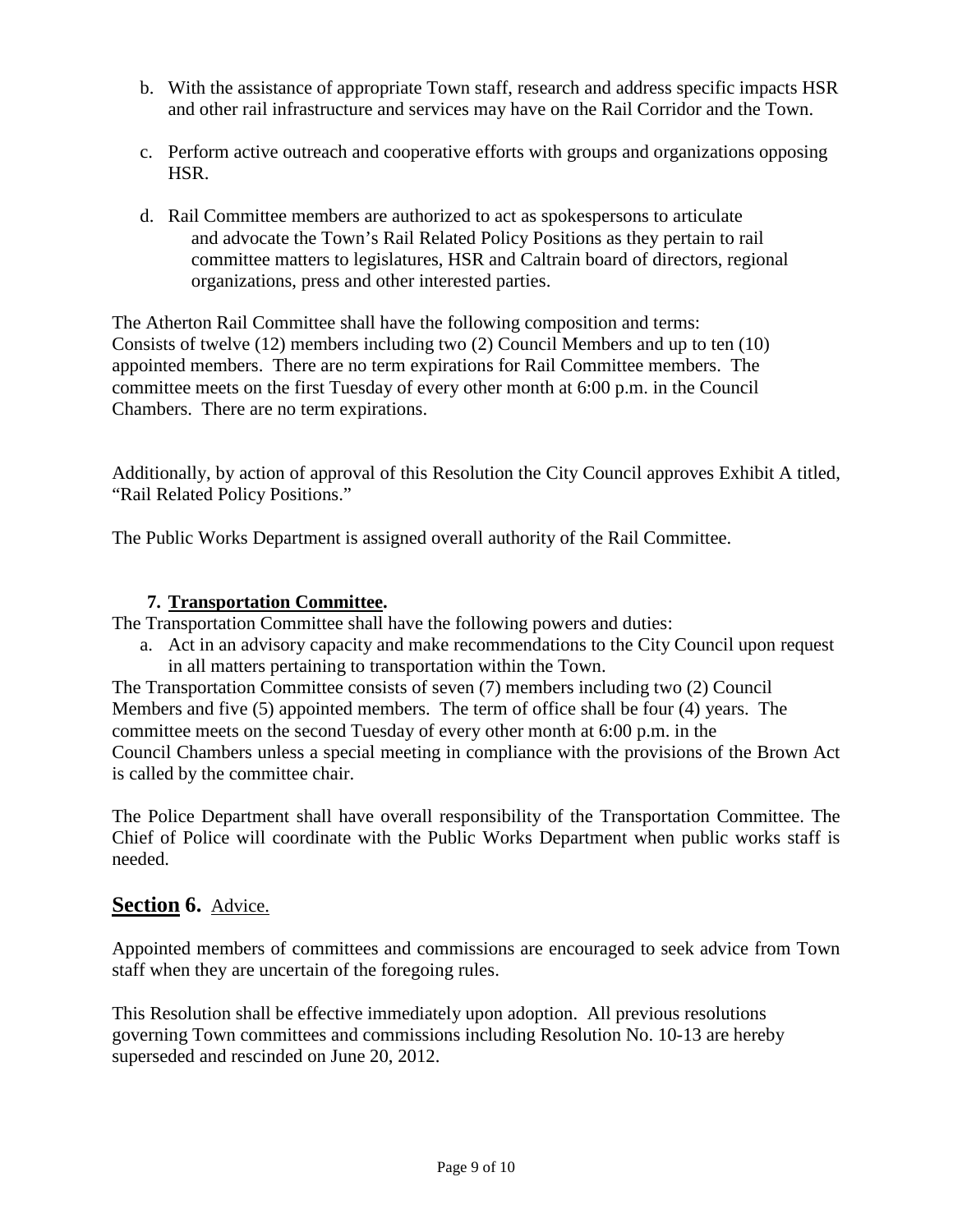*I hereby certify that the foregoing Resolution was duly and regularly passed and adopted by the City Council of the Town of Atherton at a regular meeting thereof held on the 20th day of February, 2013, by the following vote.*

*AYES: Council Members: NOES: Council Members: ABSENT: Council Members: ABSTAIN: Council Members:*

> Elizabeth Lewis, MAYOR Town of Atherton

\_\_\_\_\_\_\_\_\_\_\_\_\_\_\_\_\_\_\_\_\_\_\_\_\_\_\_\_\_\_\_\_\_

ATTEST:

\_\_\_\_\_\_\_\_\_\_\_\_\_\_\_\_\_\_\_\_\_\_\_\_\_\_\_\_ Theresa DellaSanta, City Clerk

APPROVED AS TO FORM:

\_\_\_\_\_\_\_\_\_\_\_\_\_\_\_\_\_\_\_\_\_\_\_\_\_\_\_ William B. Conners, City Attorney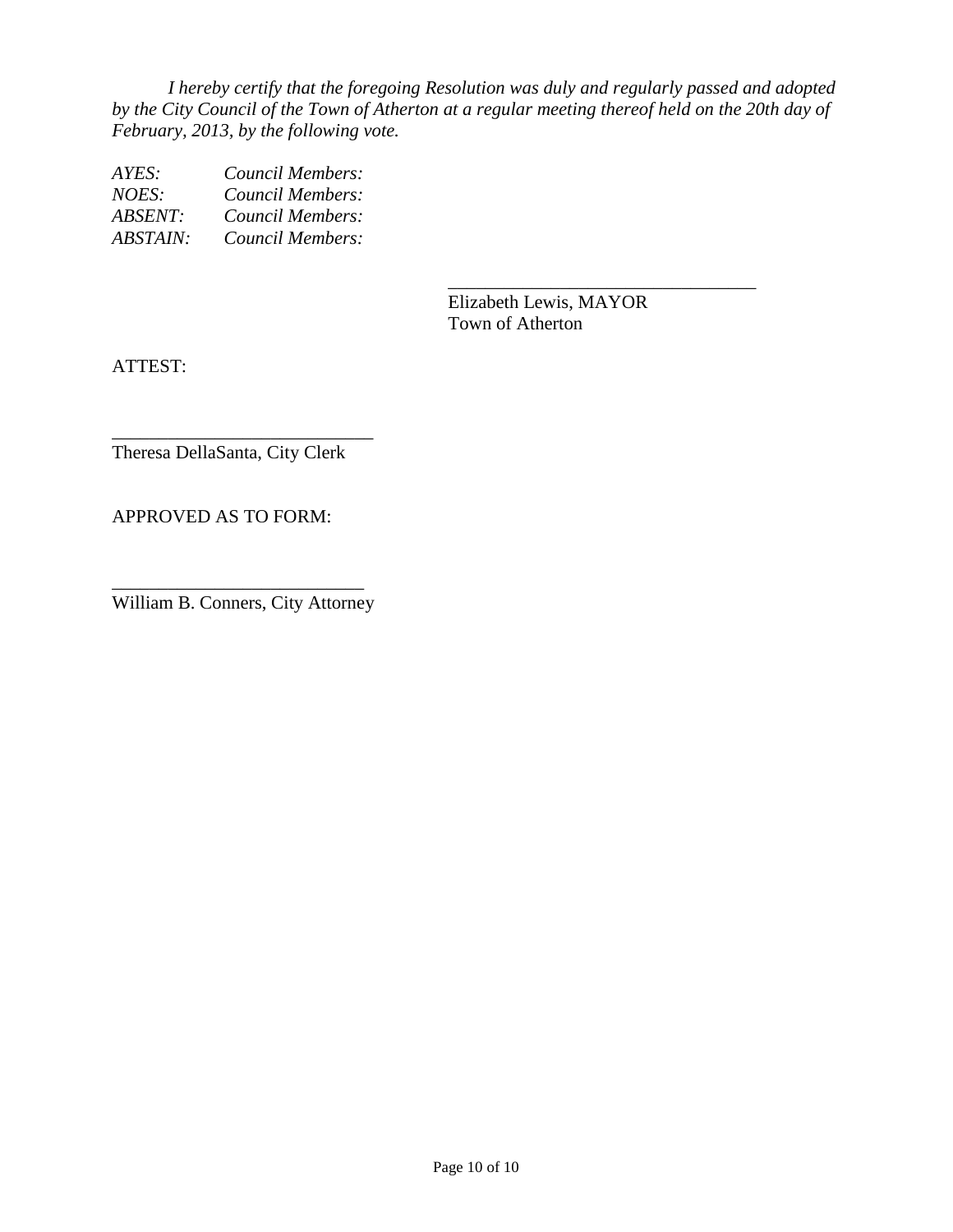

# **COMMISSION/COMMITTEE APPLICATION**



Date: \_\_\_\_\_\_\_\_\_\_\_\_\_\_\_\_\_\_\_\_\_\_\_\_\_\_\_\_\_\_\_\_\_\_\_

Commission/Committee of Interest:

Name: Name: Name: Name: Name: Name: Name: Name: Name: Name: Name: Name: Name: Name: Name: Name: Name: Name: Name: Name: Name: Name: Name: Name: Name: Name: Name: Name: Name: Name: Name: Name: Name: Name: Name: Name: Name:

Education:

Civic affiliations and community activities, including service on other commissions or committees:

Describe your understanding of the responsibilities of the commission that you are applying for and how your personal, community or professional experience relate to these responsibilities:

 $\overline{\phantom{a}}$  , and the contribution of the contribution of the contribution of the contribution of the contribution of the contribution of the contribution of the contribution of the contribution of the contribution of the

 $\mathcal{L}_\text{max}$  , and the contribution of the contribution of the contribution of the contribution of the contribution of the contribution of the contribution of the contribution of the contribution of the contribution of t

\_\_\_\_\_\_\_\_\_\_\_\_\_\_\_\_\_\_\_\_\_\_\_\_\_\_\_\_\_\_\_\_\_\_\_\_\_\_\_\_\_\_\_\_\_\_\_\_\_\_\_\_\_\_\_\_\_\_\_\_\_\_\_\_\_\_\_\_\_\_\_\_\_\_\_\_

 $\overline{\phantom{a}}$  , and the contribution of the contribution of the contribution of the contribution of the contribution of the contribution of the contribution of the contribution of the contribution of the contribution of the

 $\overline{\phantom{a}}$  , and the contribution of the contribution of the contribution of the contribution of the contribution of the contribution of the contribution of the contribution of the contribution of the contribution of the

 $\mathcal{L}_\text{max}$  , and the contribution of the contribution of the contribution of the contribution of the contribution of the contribution of the contribution of the contribution of the contribution of the contribution of t

Describe why you want to serve on this commission and what you hope to accomplish as a member:

 $\mathcal{L}_\text{max}$  and  $\mathcal{L}_\text{max}$  and  $\mathcal{L}_\text{max}$  and  $\mathcal{L}_\text{max}$  and  $\mathcal{L}_\text{max}$  and  $\mathcal{L}_\text{max}$ 

 $\overline{\phantom{a}}$  , and the contribution of the contribution of the contribution of the contribution of the contribution of the contribution of the contribution of the contribution of the contribution of the contribution of the

 $\mathcal{L}_\text{max}$  , and the contribution of the contribution of the contribution of the contribution of the contribution of the contribution of the contribution of the contribution of the contribution of the contribution of t

OFFICE USE ONLY RECEIVED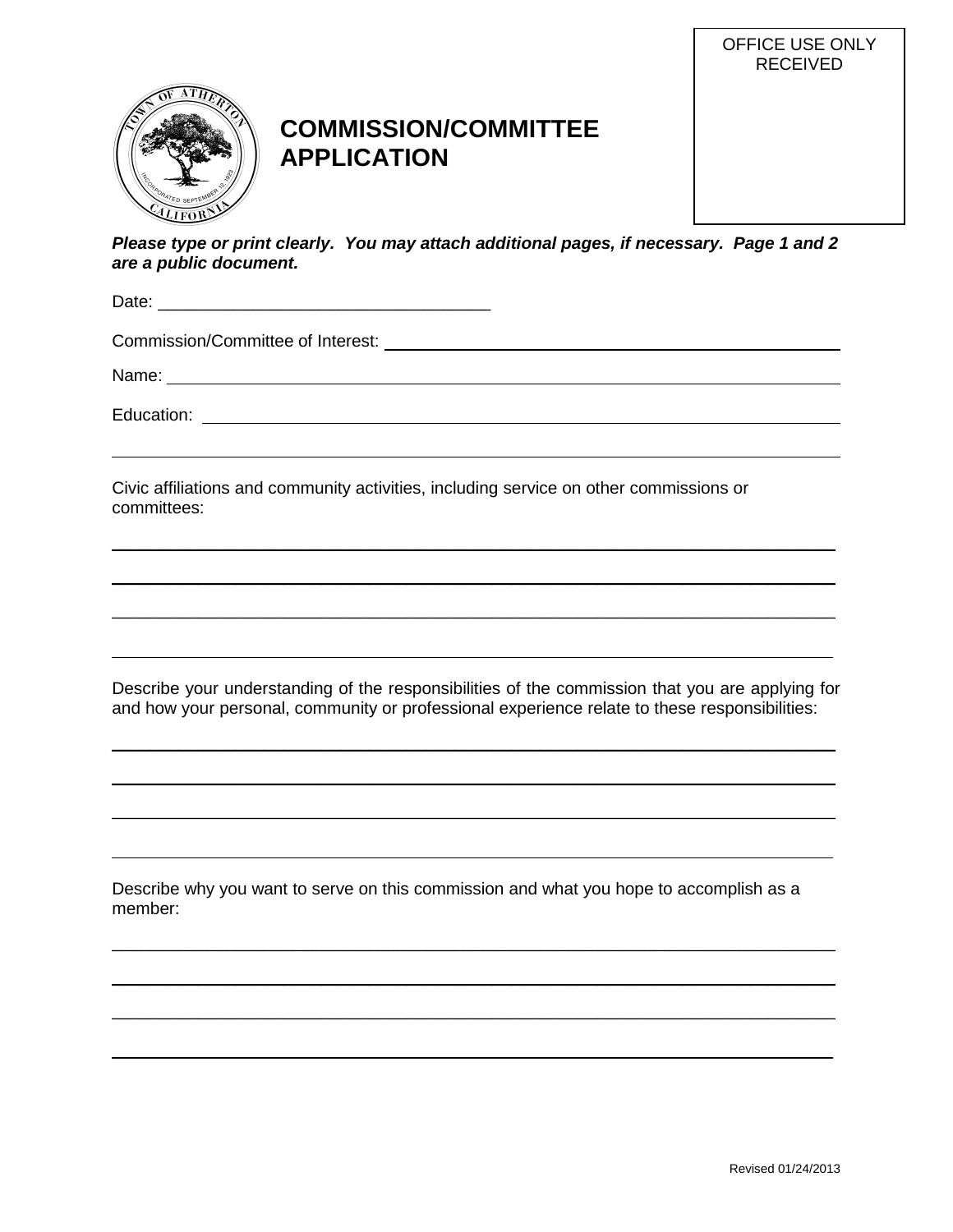#### **Terms**

Term expiration dates end on June  $30<sup>th</sup>$  of each year. Appointed committee/commission members shall serve no more than two full consecutive terms on the committee or commission to which they are appointed. A member may be reappointed to the committee or commission following a minimum two (2) year hiatus. However, if a seat is vacant and no one applies, City Council may grant an exemption.

#### **Specific Information**

Serving on a commission or committee may require occasional attendance at night meetings. You may also be asked to serve on additional subcommittees. Members are expected to attend all meetings. Unexcused absences of members, other than City Council Members, from two or more consecutively scheduled meetings shall result in the automatic vacation of the member's office. Members are not paid for their volunteer service. General information related to the rules, procedures and charge of the commissions and committees and their schedules are shown in the City Council approved Resolution attached. Further information may be obtained by viewing the Towns Official Roster of Committees and Commissions on its website at [www.ci.atherton.ca.us](http://www.ci.atherton.ca.us/) and/or by contacting the staff liaison.

#### **Information about the Appointment Process**

The application process may take from six weeks to two months. Vacancies are advertised for approximately 30 days with a specific filing deadline. Deadlines may be extended. Please return your application, along with any attachments, to the City Clerk, at the address listed below. Applications are kept on file for one year. The City Council will review all applications, may contact you individually or may decide to hold interviews. In some cases, City Council may appoint a subcommittee to screen applications before they are brought to the entire Council. All appointments will be made by nomination and vote of the City Council at a Council meeting. Questions about the application process should be directed to Theresa DellaSanta, City Clerk, at (650) 752-0529 or by e-mail at [tdellasanta@ci.atherton.ca.us.](mailto:tdellasanta@ci.atherton.ca.us)

\_\_\_\_\_\_\_\_\_\_\_\_\_\_\_\_\_\_\_\_\_\_\_\_\_\_\_\_\_\_\_\_\_\_\_\_ \_\_\_\_\_\_\_\_\_\_\_\_\_\_\_\_\_\_\_\_\_\_\_\_\_ Applicant's Signature Date

**Return to the City Clerk, Town of Atherton, 91 Ashfield Road, CA 94027 (Phone: (650) 752-0529 or e-mail at tdellasanta@ci.atherton.ca.us)**

| <b>OFFICE USE ONLY</b>                  |                                                  |  |  |
|-----------------------------------------|--------------------------------------------------|--|--|
| <b>Application Received:</b>            | <b>Address Verified in Town Limits: By:</b>      |  |  |
| <b>Considered by City Council:</b>      | <b>Initials</b><br>Appointed: $Yes \Box No \Box$ |  |  |
| <b>Considered by City Council:</b>      | Appointed: Yes $\Box$ No $\Box$                  |  |  |
| <b>Considered by City Council:</b>      | Appointed: Yes □ No                              |  |  |
| If Appointed Term ends: _______________ |                                                  |  |  |
|                                         |                                                  |  |  |